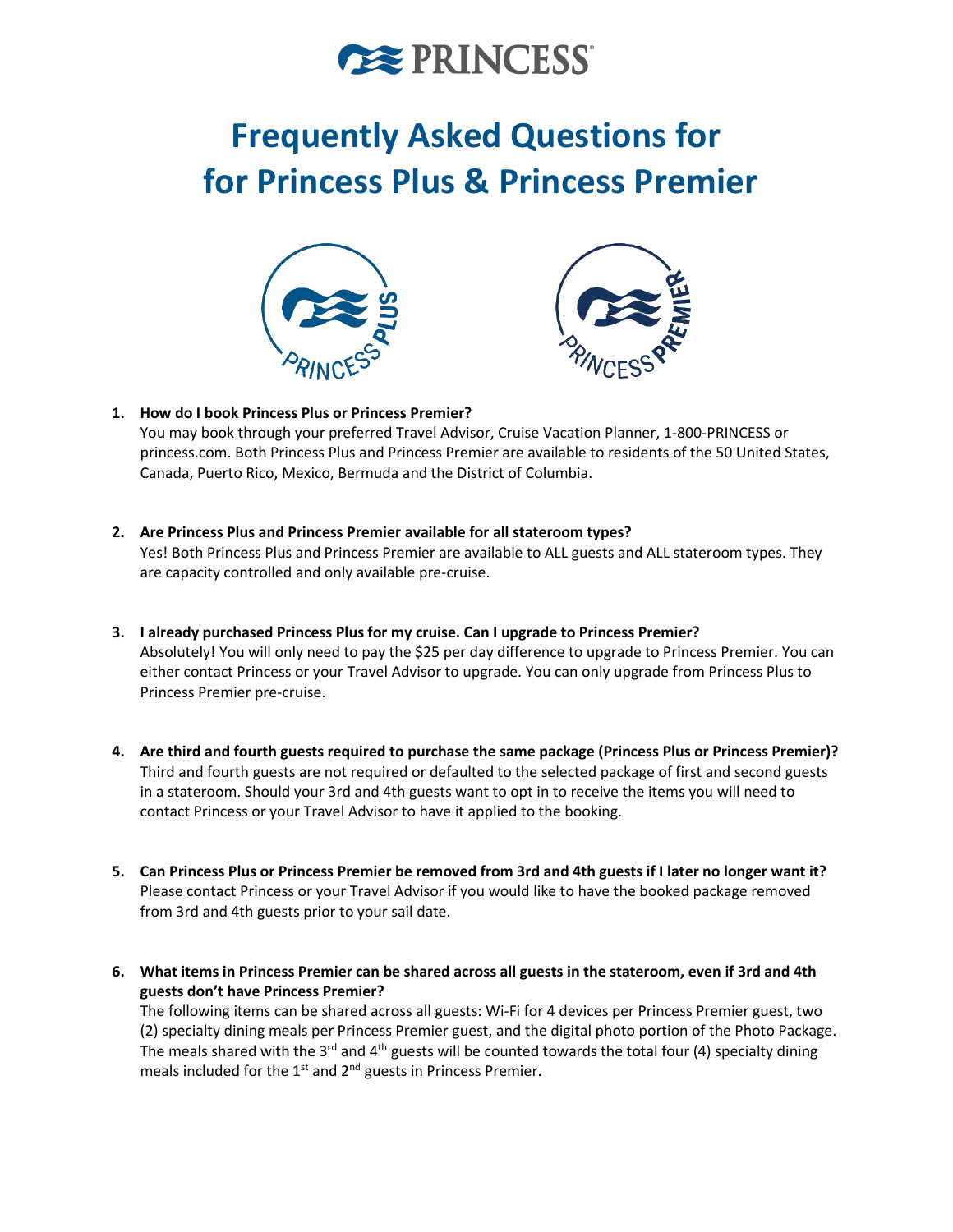

**7. Can I purchase Princess Plus or Princess Premier when I'm on board?**

Princess Plus and Princess Premier need to be purchased prior to sailing. Only the individual components of the package can still be purchased onboard.

- **8. Are Princess Plus and Princess Premier applicable on the land portion of my cruisetour?** These great value packages are designed around your MedallionClass shipboard experience and are not applicable during the land portion of cruisetours.
- **9. Does Princess Plus or Princess Premier combine with any other promotions, offers or cruise deals?** Yes. Princess Plus and Princess Premier could be combined with most publicly available offers including Standard Groups, Cruise Sales, Casino Discounts, Military Benefits, Future Cruise Deposits, Princess Referral Rewards, Geo-targeted and Recipient-only offers and Captain's Circle Launch Savings. Princess Plus and Princess Premier are not combinable with any other promotions. The promotion is subject to capacity control and is not transferable.

# **10. What's included in the Plus Beverage Package?**

The Plus Beverage Package includes beer, spirits, wine by the glass and cocktails \$12.00 USD and under, all non-alcoholic beverages including bottled water (500ml only) fountain sodas, fresh juices (if available), specialty coffees and teas, frappes at Coffee & Cones, milk shakes (if available) and Red Bull energy drinks.

Bar service charges are included in this package.

The package includes the additional benefit of a 25% discount on the following excluded items: all bottles of wine, one-liter bottles of water, canned soda and bottled juices.

A daily limit on alcoholic beverages of 15 beverages over a 24-hour period (6 a.m. to 6 a.m.).

**11. The beverage package for Princess Plus used to be called Premier Beverage Package. The drinks package included in Princess Plus is now called Plus Beverage Package. Does it include everything that was in the previous package?**

Yes. The contents of the Plus Beverage Package are exactly what the previous beverage package for Princess Plus had. The only change is the name.

#### **12. What's included in the Premier Beverage Package?**

- The Premier Beverage Package includes a premium selection of beer, spirits, wine by the glass and cocktails \$18.00 USD and under, all non-alcoholic beverages including bottled water (500ml only) fountain sodas, fresh juices (if available), specialty coffees and teas, frappes at Coffee & Cones, milk shakes (if available) and Red Bull energy drinks.
- Bar service charges are included in this package.
- The package includes the additional benefit of a 25% discount on the following excluded items: all bottles of wine, one-liter bottles of water, canned soda and bottled juices.
- A daily limit on alcoholic beverages of 15 beverages over a 24-hour period (6 a.m. to 6 a.m.)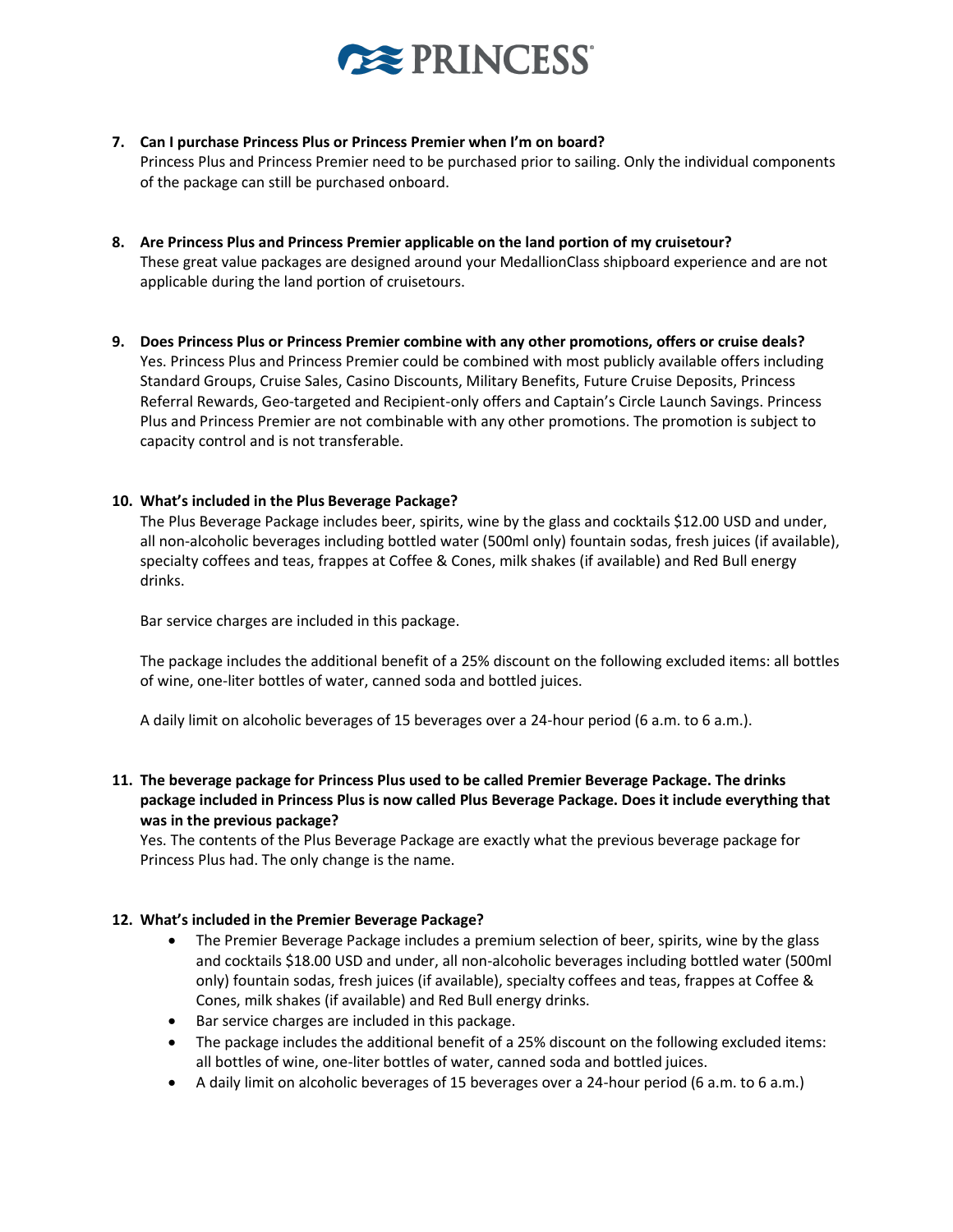

### **13. What if I'm not of legal drinking age (21 years of age or older)?**

Guests who are under 21 will receive the Coffee & Soda Package. Package type will be assigned prior to sailing based on age of guest.

### **14. What if I don't drink alcohol?**

The value of the beverage package is a great deal even if you don't drink alcohol. Both Plus Beverage Package and Premier Beverage Package include fountain sodas, fresh juices, specialty coffees & teas, frappes, milk shakes and Red Bull energy drinks, with pre-paid 18% service charge included for these items. In the event that you don't want the Plus Beverage Package or Premier Beverage Package, no substitutions will be offered.

# **15. What's included in the Coffee & Soda Package?**

The Coffee & Soda Package includes fountain soda by the glass, fruit juices, specialty coffees and teas, frappes, milk shakes (if available) and Red Bull energy drinks, all subject to availability on ship, with prepaid 18% service charge included for these items. The Coffee & Soda Package does not include canned soda, room service, vending machine or mini-bar items.

#### **16. How does the ship know that I have the Plus Beverage Package or Premier Beverage Package?**

The ship systems recognize the package and notify our crew at time of each transaction. When a guest orders an included item, the crew will see the applicable package and enter an order according to the package inclusions in the system.

#### **17. How does the ship know that I have pre-paid Wi-Fi?**

MedallionNet automatically recognizes pre-paid MedallionNet plans. Guests will be provided with the option to "redeem" after sign-on to activate their device.

- **18. Does each guest in the stateroom get four devices of Wi-Fi when selected Princess Premier?**  Yes, each guest with Princess Premier will receive the four-device Wi-Fi plan.
- **19. Guests who are Platinum and Elite receive 50% off MedallionNet Wi-Fi as a loyalty benefit. What is the impact to their benefits?**

With Princess Plus, MedallionNet single-device Wi-Fi is provided as a promotional bundle included in the price of the fare. There is no additional discount for Platinum and Elite guests for the Wi-Fi package. However, Platinum and Elite guests will automatically receive a 50% discount if they decide to upgrade to a four-device package on board. Loyalty benefits are not redeemable for cash or onboard credit.

#### **20. How does the ship know that my package option includes crew appreciation?**

The guest folio will reflect the pre-payment, by Princess Cruises, on behalf of the guest for the suggested crew appreciation in the U.S. dollar amounts of \$14.50 per person per day for Interior, Oceanview, and Balcony staterooms, \$15.50 per person per day for Mini-suite and Club Class staterooms and \$16.50 per person per day for Suites.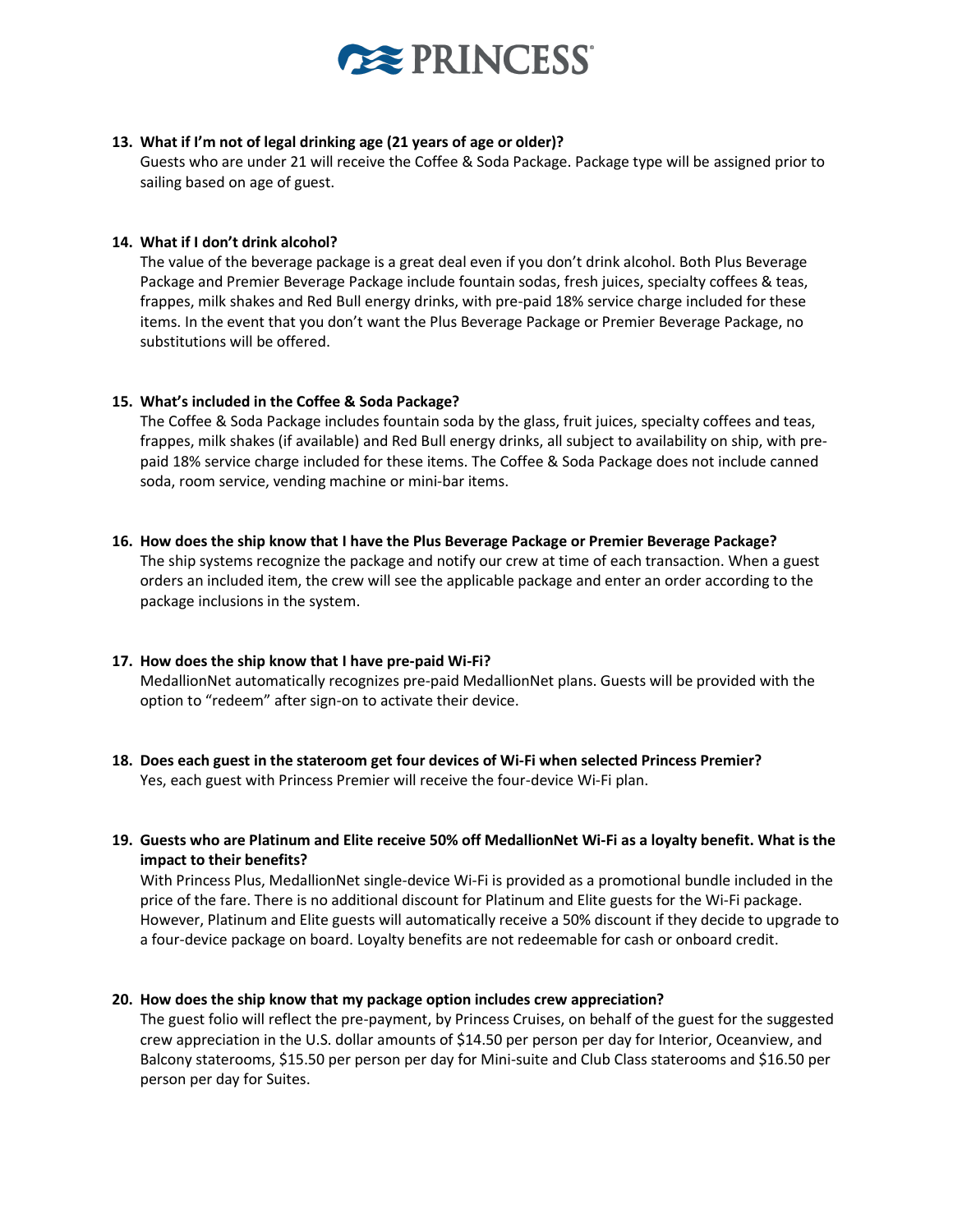

- **21. What if I don't want the Beverage Package, but I'd like the Wi-Fi and crew appreciation?** Princess Plus and Princess Premier are not available in individual components. However, the value of each package is strong and should be evaluated for each guest's own circumstance.
- **22. Do I need to make reservations for my specialty dining meals in advance?** No, it is not needed but it is recommended that guests reserve early to get the specialty dining restaurant, day and time they would like.
- **23. What if I don't use the 2 specialty dining meals in Princess Premier?** The Specialty Dining credits are available only for the voyage and are non-refundable if not used and cannot be redeemed for cash.
- **24. Do I get two (2) specialty dining meals included in Princess Premier regardless of cruise length?** Yes. You receive two (2) specialty dining meals at our award-winning restaurants regardless of the length of your booked cruise.
- **25. If I sail on back-to-back cruises, do I get four (4) specialty dining meals in Princess Premier?**  If you have booked Princess Premier on both of the back-to-back cruises then you will get two (2) specialty dining meals on each, making it a total of 4 specialty dining meals.
- **26. Do all guests in the stateroom get 2 specialty dining meals each in Princess Premier?** Yes. Two (2) specialty dining meals are available per each Princess Premier guest.

#### **27. What is included in the Photo Package?**

The Photo Package includes all the digital photos of all guests in a stateroom from their voyage, including 3rd and 4th guests. The package also includes three physical prints of up to 8x10 size per guest to be redeemed onboard at the Photo Gallery. Digital photos are available for download through the Medallion Class app or transferred to a USB device onboard at the Photo Gallery prior to disembarkation. Physical prints and digital photos are not available after the cruise ends.

#### **28. Can the photo package be purchased separately?**

The photo package is currently an exclusive offer for Princess Premier guests only. Other digital and print packages are available for purchase through the Medallion Class app or at the Photo Gallery onboard.

#### **29. What is Princess Prizes?**

Princess Prizes is a promotion onboard that allows guests to win great prizes via their stateroom door portal. The prize portal is activated when a guest opens their stateroom door using their Medallion.